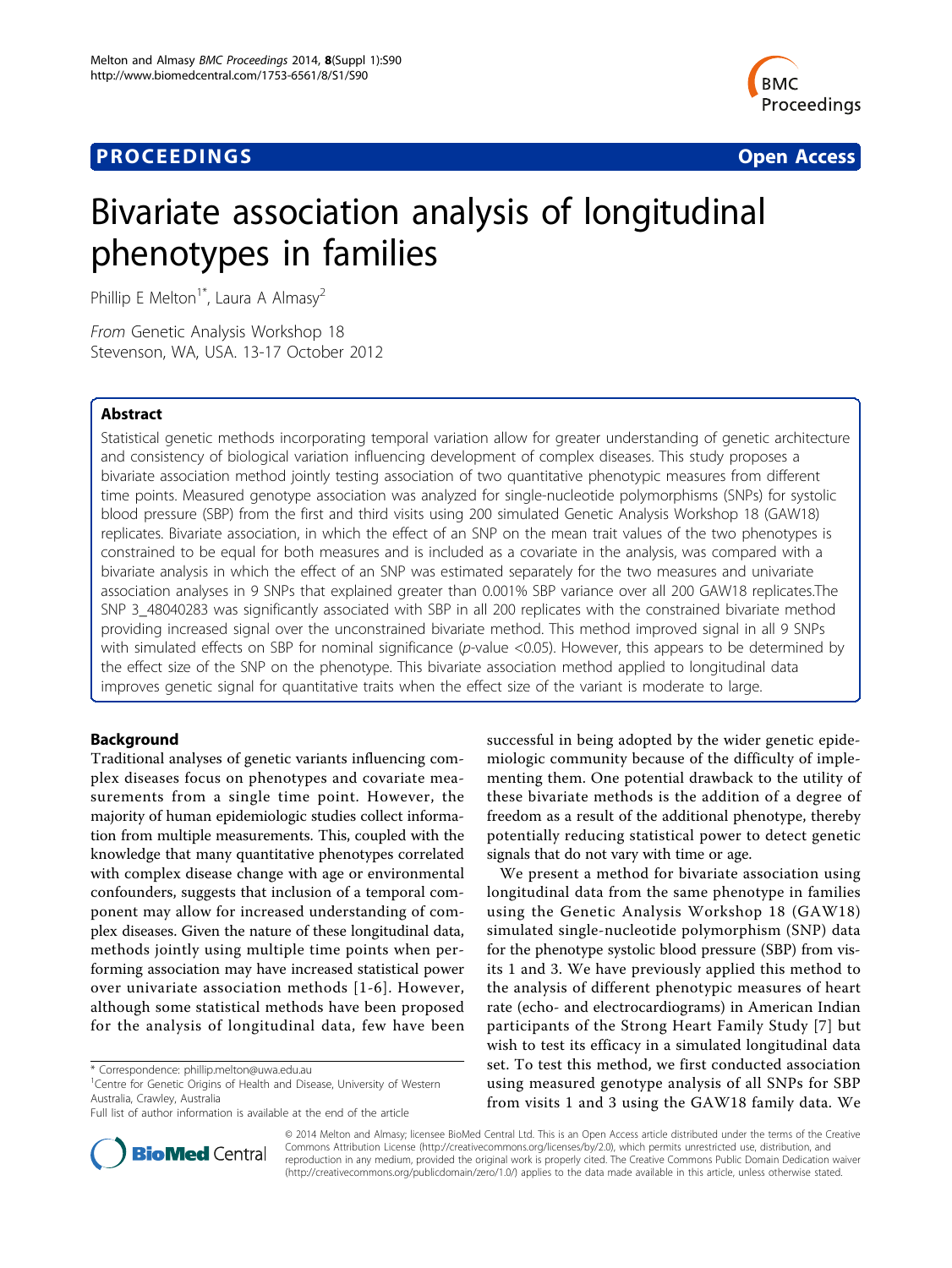Page 2 of 4

then conducted two bivariate analyses within the variance-component framework using 20 SNPs known to influence SBP from the GAW18 SNPs and 20 SNPs that did not explain any of the SBP variance identified in our association analysis. This work was done with knowledge of the GAW18 simulating model.

#### Methods

#### Data description

The GAW18 data set contains 959 individuals from 20 extended Mexican American pedigrees from the Type 2 Diabetes Consortium. Each of the 200 simulated data sets includes the following information for each individual for three time periods along with gender: age, SBP, diastolic blood pressure (DBP), hypertension status, blood pressure medication status, and smoking [\[8](#page-3-0)].

#### Univariate association

Maximum likelihood methods, taking into account relationships among family members, were used to determine association for the phenotypes SBP at visit 1 (SBP\_1) and visit 3 (SBP\_3) independently in a polygenic model available in the computer program Sequential Oligogenic Linkage Analysis Routines (SOLAR) [[9](#page-3-0)]. Covariates included age, sex, and their interactions as well as smoking for both visits 1 and 3. Variables were carried forward to association models if associated with SBP\_1 or SBP\_3 at p-valuebelow0.05. Measured genotype analysis was conducted for all available GAW18 polymorphic variants in which the number of minor alleles is added to the quantitative polygenic genetic model as a covariate to assess the effect of the SNP on the mean of the trait using the equation

$$
p = \mu + \alpha s + \beta x + g + e,\tag{1}
$$

where s defines a variate for the ith SNP that takes the value, 0, 1, and 2 for the marker genotypes AA, Aa, and aa, respectively;  $\alpha$  represents one-half the displacement between homozygous marker means;  $\beta$  represents fixedeffect regression coefficients for any measured covariates  $x$ ; and  $g$  and  $e$  are random effects representing residual genetic effects and random environmental effects [[10](#page-3-0)]. This model tests whether  $\alpha$  is different from 0 using a likelihood ratio test. Twice the difference in log-likelihoods is distributed as a  $x^2$  random variable with 1 degree of freedom.

#### Bivariate association

We also applied maximum likelihood methods accounting for familial relationships in bivariate association analyses. This bivariate method investigates two related phenotypes simultaneously, modeling genetic and environmental correlations between them [[11](#page-3-0)]. Our proposed method investigates the effect of an SNP on the mean trait values of two longitudinal phenotypes  $i$  and  $j$ , constraining the displacement in trait means  $(\alpha)$  with each copy of the minor allele to be equal for both measures using the equations

$$
p_i = \mu_i + \alpha_i s_i + \Sigma \beta_i x_i + g_i + e_i \text{ and } \qquad (2)
$$

$$
p_j = \mu_j + \alpha_j s_j + \Sigma \beta_j x_j + g_j + e_j,
$$
\n(3)

where  $\alpha$ ,  $\beta_i$ , and  $\beta_i$  are fixed-effect regression coefficients and  $g$  and  $e$  are modeled through random effects with the bivariate model allowing for correlations between  $g_i$  and  $g_i$  ( $\rho_g$ ) and between  $e_i$  and  $e_i$  ( $\rho_e$ ). The difference between the log-likelihoods of a model in which the SNP effect is estimated versus one in which it is constrained to zero is then distributed as a  $x^2$  distribution with 1 degree of freedom.

For our bivariate analysis, we used the same covariates from the univariate analysis along with 9 variants that explained greater than 0.001 of SBP variance from the GAW18 answers.We then compared these results with univariate association models and a bivariate model in which the effect of genotype on the mean trait value of the two phenotypes was estimated separately, distributed as a  $x^2$  distribution with 2 degrees of freedom.Results were compared between approaches over 200 GAW18 replicates to determine which method provided the best evidence for genetic signal for these SNPs, tallying the proportion of replicates in which association was detected at *p*-values below 0.001,  $5.0 \times 10^{-5}$ , and  $5.0 \times 10^{-9}$ 

#### Results

The average genetic correlation ( $\rho_g$ ) for SBP over 200 GAW18 replicates between visits 1 and 3 was 0.971 ( $\pm$ 0.029) with an average environmental correlation of 0.486 ( $\pm$ 0.029). This high  $\rho_{\varrho}$ value demonstrates that these two phenotypes are measures of the same genetic mechanism and therefore appropriate for our proposed bivariate association approach.

#### Univariate association

Table [1](#page-2-0) shows results of three different association analyses for 9 SNPs influencing SBP across all 200 GAW18 replicates for *p*-values below 0.05, 0.001, and  $5.0 \times 10^{-9}$ . All analyses identified the variant 3\_48040283 in MAP4 as genome-wide significant  $(p - value < 5.0 \times 10^{-9})$ . The MAP4 SNP, 3\_47957996 was significant in 199 of the constrained bivariate tests and 200 of the unconstrained tests, with the number of genome-wide significant replicates dropping slightly for univariate models. Two additional variants, 1\_66075952 from LEPR and MAP4 variant 3\_28601297, demonstrated low numbers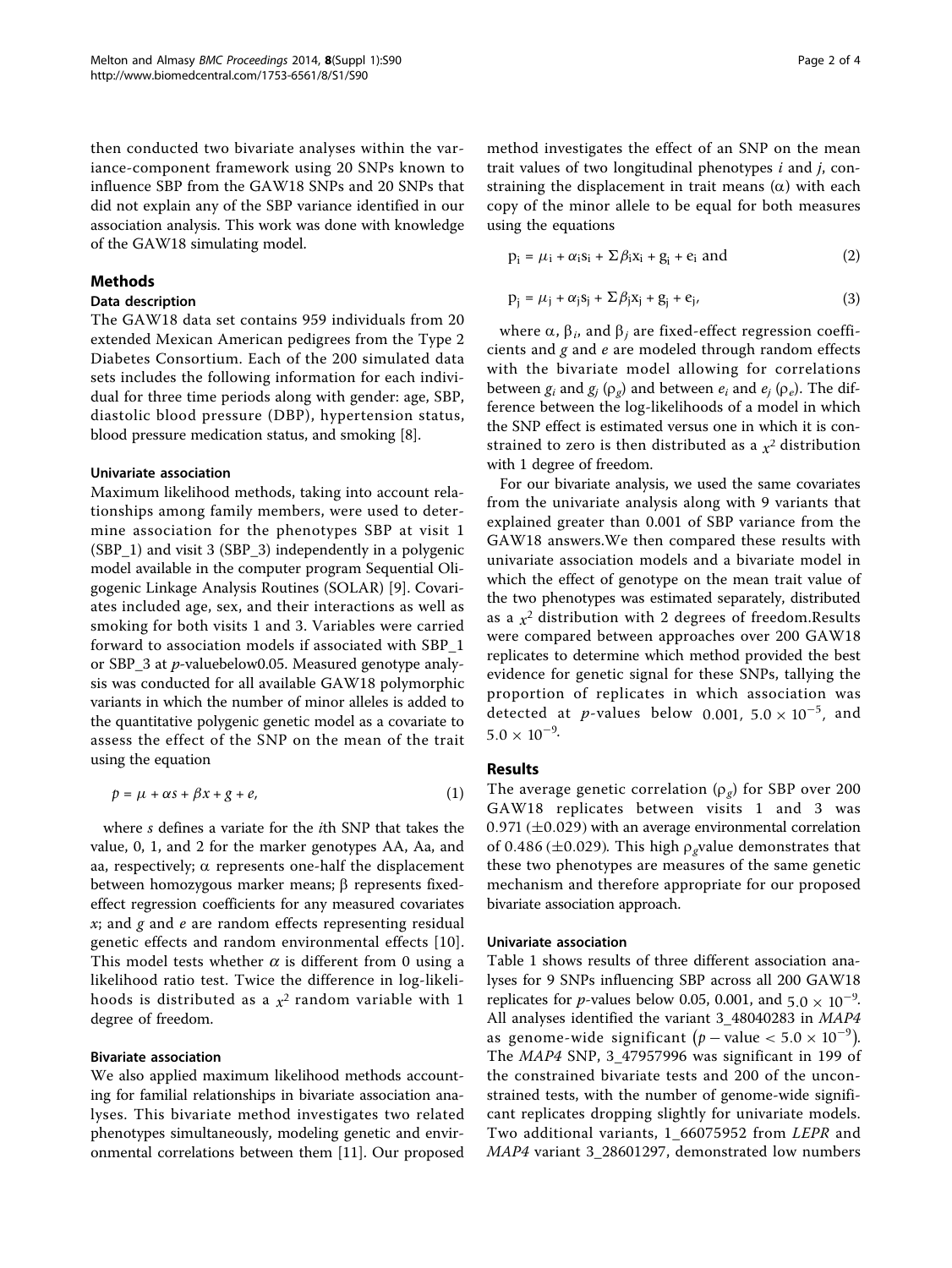| <b>Variant (%Variance)</b><br>SBP <sup>1</sup> | <b>Bivariate constrained</b> |                         |                         |          | <b>Bivariate unconstrained</b> |                         |       | Univariate visit 1      |                         |       | Univariate visit 3      |                       |
|------------------------------------------------|------------------------------|-------------------------|-------------------------|----------|--------------------------------|-------------------------|-------|-------------------------|-------------------------|-------|-------------------------|-----------------------|
|                                                | 0.001                        | $5.0 \times 10$<br>$-5$ | $5.0 \times 10$<br>$-9$ | 0.001    | $5.0 \times 10$<br>$-5$        | $5.0 \times 10$<br>$-9$ | 0.001 | $5.0 \times 10$<br>$-5$ | $5.0 \times 10$<br>$-9$ | 0.001 | $5.0 \times 10$<br>$-5$ | $5.0 \times 10$<br>-9 |
| 3 48040283 (0.0278)                            | $200^2$                      | 200                     | 200                     | 200      | 200                            | 200                     | 200   | 200                     | 199                     | 200   | 200                     | 197                   |
| 1 66075952 (0.0206)                            | 153                          | 76                      |                         | 121      | 50                             |                         | 137   | 64                      |                         | 125   | 57                      |                       |
| 3 47957996 (0.0149)                            | 200                          | 200                     | 199                     | 200      | 200                            | 200                     | 200   | 200                     | 193                     | 200   | 200                     | 195                   |
| 3 47956424 (0.0143)                            | 182                          | 133                     | 3                       | 177      | 111                            | 4                       | 169   | 108                     | 5                       | 169   | 115                     |                       |
| 3 48040284 (0.011)                             | 49                           | 14                      | $\Omega$                | 33       | 8                              | $\Omega$                | 24    | 4                       | 0                       | 30    | 7                       |                       |
| 13 28624294 (0.0081)                           | 26                           |                         | $\Omega$                | 4        | $\Omega$                       | $\Omega$                | 11    |                         | $\Omega$                | 18    | 4                       |                       |
| 3 47913455 (0.004)                             | 11                           |                         | $\Omega$                | 8        |                                | $\Omega$                | 3     |                         | $\Omega$                | 5     | $\Omega$                |                       |
| 3 58109162 (0.0027)                            | 41                           | 9                       | $\Omega$                | 22       | 5                              | $\Omega$                | 13    |                         | $\Omega$                | 8     | $\Omega$                |                       |
| 19 12541795 (0.0017)                           | 0                            |                         | $\Omega$                | $\Omega$ |                                |                         | 0     |                         |                         | 0     |                         |                       |

<span id="page-2-0"></span>Table 1 Comparisons of association analyses results for 9 functional variants explaining more than 0.001 of the trait variance.

<sup>1</sup>Percent of the variance explained by the variant for SBP from the Genetic Analysis Workshop 18 (GAW18) answers.

<sup>2</sup>Number of replicates exceeding threshold.

of genome-wide significant associations across the four tested association methods.

#### Bivariate association

When comparing the different methods, the bivariate method in which the effect of genotype on mean trait values of two phenotypes is constrained to be equal provided the most robust analysis, improving association for all 9 variants compared with the bivariate analysis in which these values were estimated separately and versus univariate analyses of exam 1 and 3 in cases where the p-value is less than 0.001 or pis below  $5.0 \times 10^{-5}$ . To presure that the improved power for the constrained ensure that the improved power for the constrained bivariate approach did not come at the expense of increased false-positive rates, we chose 20 SNPs that did not explain any of the variance from the simulated model. For these 20 null markers, there were an average of 8.1 replicates less than 0.05 for the constrained bivariate (range, 1-28), indicating no systematic inflation of p-values under the null (data not shown).

#### **Discussion**

The analysis of genetic variants using longitudinal data has the potential to be a valuable resource for determining biological and environmental factors affecting complex disease phenotypes over time. This type of analysis may provide increased power to detect rare genetic variants in complex diseases or to better understand when genetic components contribute to human development [[4\]](#page-3-0). In addition, these types of analyses may allow for the identification of environmental covariates associated with complex diseases[\[2\]](#page-3-0). However, although statistical genetic methods for the analysis of longitudinal data have been proposed, they have not been widely adopted. The single degree of freedom association test we propose could also be implemented easily in generalized estimating equations (GEEs) or other mixed-model frameworks. However, theoretical advantages to using the likelihood-based variance component framework are that the bivariate variance component model explicitly allows both shared/ stable and unshared/changing genetic and environmental effects across timeand age in the random effects portion of the model through the estimation of genetic and environmental correlations.

#### Conclusions

In this paper, we present a bivariate approach to increase the genetic signal for a variant by constraining the effect of the SNP on the phenotype using a variance-component model. This model is predicated on the assumption that there is no gene- by-age interaction; however, the structure is general and is applicable to other issues in genetic epidemiology. As whole-genome data becomes more affordable for large-scale epidemiologic studies, an important consideration will be to maximize the ability to detect rare variants that have a large effect on complex disease. The easiest way to detect these rare variants will be through large pedigrees because they are amplified in families. However, the sample size of family studies is often small, making it difficult to determine association; therefore, methodologies that maximize the use of the genetic data and phenotypes from longitudinal studies may allow for an increased ability to identify genetic variants associated with complex disease. The model presented in this manuscript can be used as an early step in the analysis of longitudinal data and may lead to the development of more complex models.

#### Competing interests

There are no competing interests.